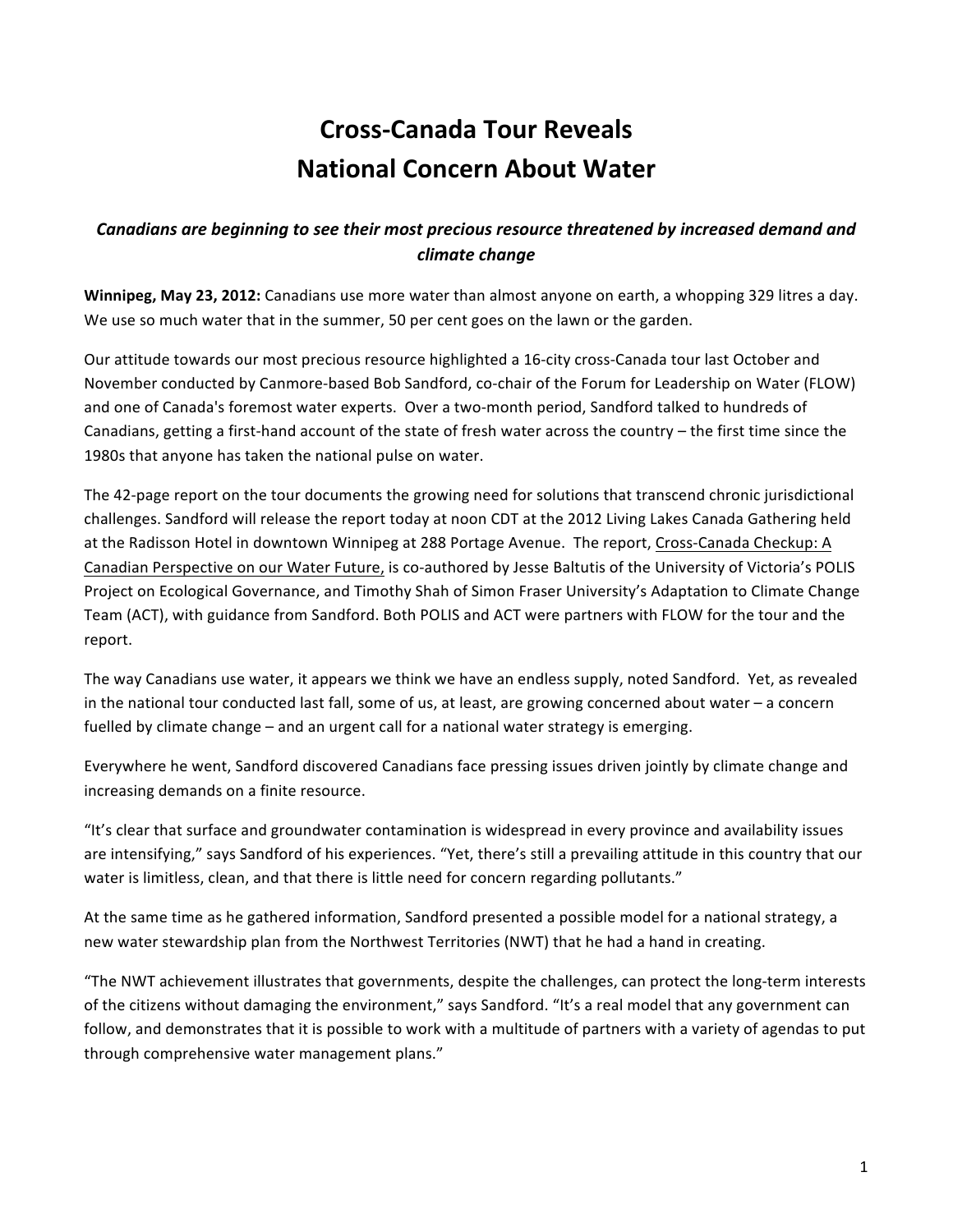The tour experience has left Sandford with a profound conviction that Canadians see water as our most precious resource, more important than oil or gas. "Unlike any other issue in Canada, water has the power to unite us," he says. "These threats need to be addressed now so we can continue to supply clean water for our families and communities into the future."

The Cross-Canada Checkup report captures the importance of Sandford's 16-city tour, says co-author Jesse Baltutis. "It provides a sweeping picture of Canadian water priorities and allows us to draw out the themes that stretch across the jurisdictions," he says. "Hopefully, it will give politicians the means to start making decisions."

Sandford and FLOW, POLIS and ACT will be presenting Cross-Canada Checkup: A Canadian Perspective on Our Water Future to Ottawa in hopes that it will launch a discussion on a national water strategy at the highest level.

The report will be available online at 12 noon CDT today, May 23, at www.poliswaterproject.org and www.actadapt.org

To Interview Bob Sandford, please contact:

Bob!Sandford Mobile: 1-403-678-7003 Sandford@telusplanet.net

Paul Sullivan or Martin Livingston BreakThrough Communications Inc. Vancouver 604-685-4742

Laura!Brandes Communications Director, POLIS Water Sustainability Project, University of Victoria 250-721-8189 communications@polisproject.org

### About Bob Sandford:

Bob Sandford is the EPCOR Chair of the Canadian Partnership Initiative in support of United Nations "Water for Life" Decade an initiative aiming to translate scientific research outcomes into language decision-makers can use to craft timely and meaningful public policy. Bob also sits on the Advisory Committee for the prestigious Rosenberg International Forum on Water Policy where he works to bring broad international examples to bear on Canadian water issues. He sits on the Advisory Board of Living Lakes Canada, the Canadian chapter of Living Lakes International, and is co-chair of the Forum for Leadership on Water (FLOW), a national water policy research group centered in Toronto. He is also a member of the Advisory Panel for the RBC Blue Water Project.